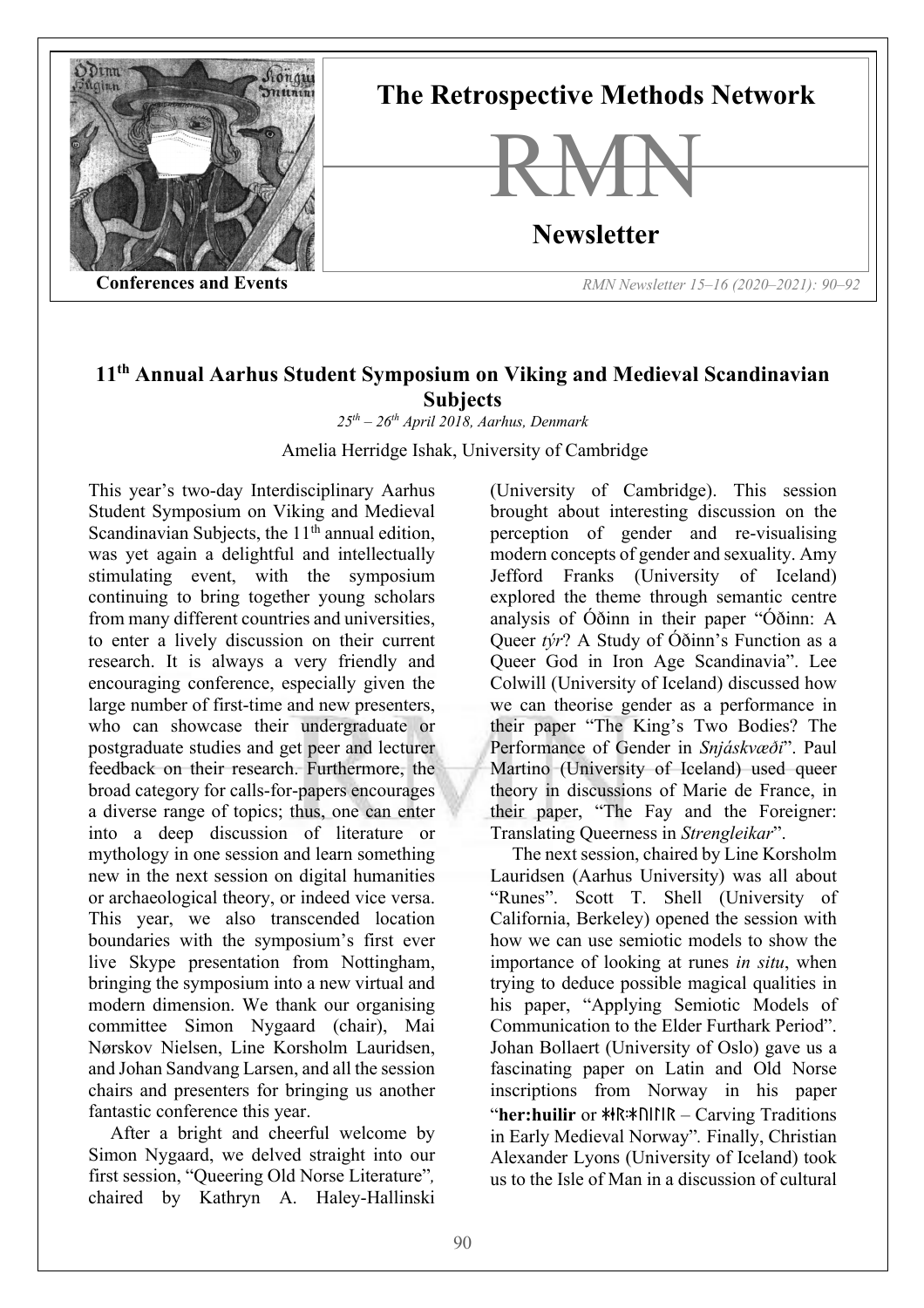connection and influence in his paper "Runic Evidence of Manx Identity".

After a lunch break, we went into the first of the afternoon sessions on "Transgression and Marginalisation in Old Norse Literature", chaired by Anna Solovyeva (Aarhus University). Basil Arnould Price (University of York) kicked off the session with their paper on "Grimmer and Wiser: Transformation, Cannibalism and the Eaten Heart in Norse Myth and Legend" with a discussion of heart eating in the Sigurðr cycle. Next was a paper from Kayla Kemhadjian (University of Nottingham), entitled "In the Eyes of God: Acceptable versus Unacceptable Incest in Medieval Nordic Conversion Narratives". Kayla was unfortunately unable to give the paper in person, so Simon Nygaard stood in for her. Hannah Armstrong (University of Oxford) continued the session with her paper on "Princesses, Prisoners and Pawns: A Reconsideration of Slaves and Slavery in the *Íslendingasögur*" which discussed the literary function of a selection of slaves from *Brennu-Njáls saga* and *Laxdœla saga*. The session ended with Josefina Troncoso (University of Oxford), who took us into eddic poetry, discussing the women of the Sigurðr cycle in her paper "I am By No Means Fit to Live: Women and Suicide in the *Poetic Edda*".

The final session of the day centred on "Iconography", chaired by Arngrímur Vídalín (University of Iceland), with a rather exciting presentation delivered from Nottingham via Skype, as Harriet Clark discussed the cultural influences on wooden church doors with her paper "Symbols of Identity: Cultural Hybridisation in the Iconography of Norwegian Stave Churches".

We started the second and final conference day bright and early with "Digital Humanities", or as our chair Seán D. Vrieland (University of Copenhagen) put it, "Let's get digital!" Sven Kraus (European University Viadrina Frankfurt), started by taking us through the digital programme, Prolio, which he had worked on during a research period at the University of Bergen, in his paper "*Oc SQL vex mer iafnan*: Tackling Single Manuscript with Large Scale Network Analysis". Amina Hilbert and Fredrik Gahm (Uppsala University), showed us the work they had

conducted during their internship at the university museum Gustavianum in Uppsala, in 3-D digitalisation of archaeological finds from the Valsgärde burial site onto the Alvin platform, in their paper "If You Can't Go to Valhalla, You Can at Least Go Online: Digitalizing Iron Age Collections".

After the break, Mai Nørskov Nielsen (Aarhus University) chaired the next session on "Contemporary Approaches". Rune Hjarnø Rasmussen (Uppsala University) took us out of Scandinavia in a comparative anthropological study of Norse mythology to tribal religions from the West African region, in his paper "Viking Globalization: Applying Globalization Anthropology on Viking Age History of Religions". The session ended with Luca Panaro, (University of Iceland) and a study of the appropriation of mythological and eddic material in the music of Norwegian Black Metal, in his paper, "Return to Yggdrasil: Pagan-Inspired Black Metal as Modern Retextualization".

Johan Sandvang Larsen (Aarhus University) chaired the third session on animal studies. Jane Jordahl (Uppsala University) picked up where her two colleagues had left off in the first session, to give us a more in-depth analysis on bird remains found at the Valsgärde burial site in her paper, "Birds as Companions to Humans: Bird Remains Found in Boat Graves from Valsgärde". Christopher Nichols (Uppsala University) continued from there in the same vein with analysis of dog bone remains from the Valsgärde burial site, in his paper "Hounds of Hel: Canine Remains at the Vendel-Viking Cemetery of Valsgärde, Sweden". Finally, Kathryn A. Haley-Halinski (University of Cambridge) gave us an iconographic survey of bird motifs to challenge previous interpretations of their significance on bracteates, in their paper entitled "Not All Bracteates: The Bracteates' Forward-Facing Bird Motif and Socio-Cultural changes in Scandinavia".

The next session dealt with "Ritualised Behaviour", chaired by Simon Nygaard (Aarhus University). Anya Maltsberger (University of York) opened the session with a discussion of reciprocal gift-giving and death rituals in Old Norse literature, in her paper entitled "Keeping Close: Gift-Giving and the